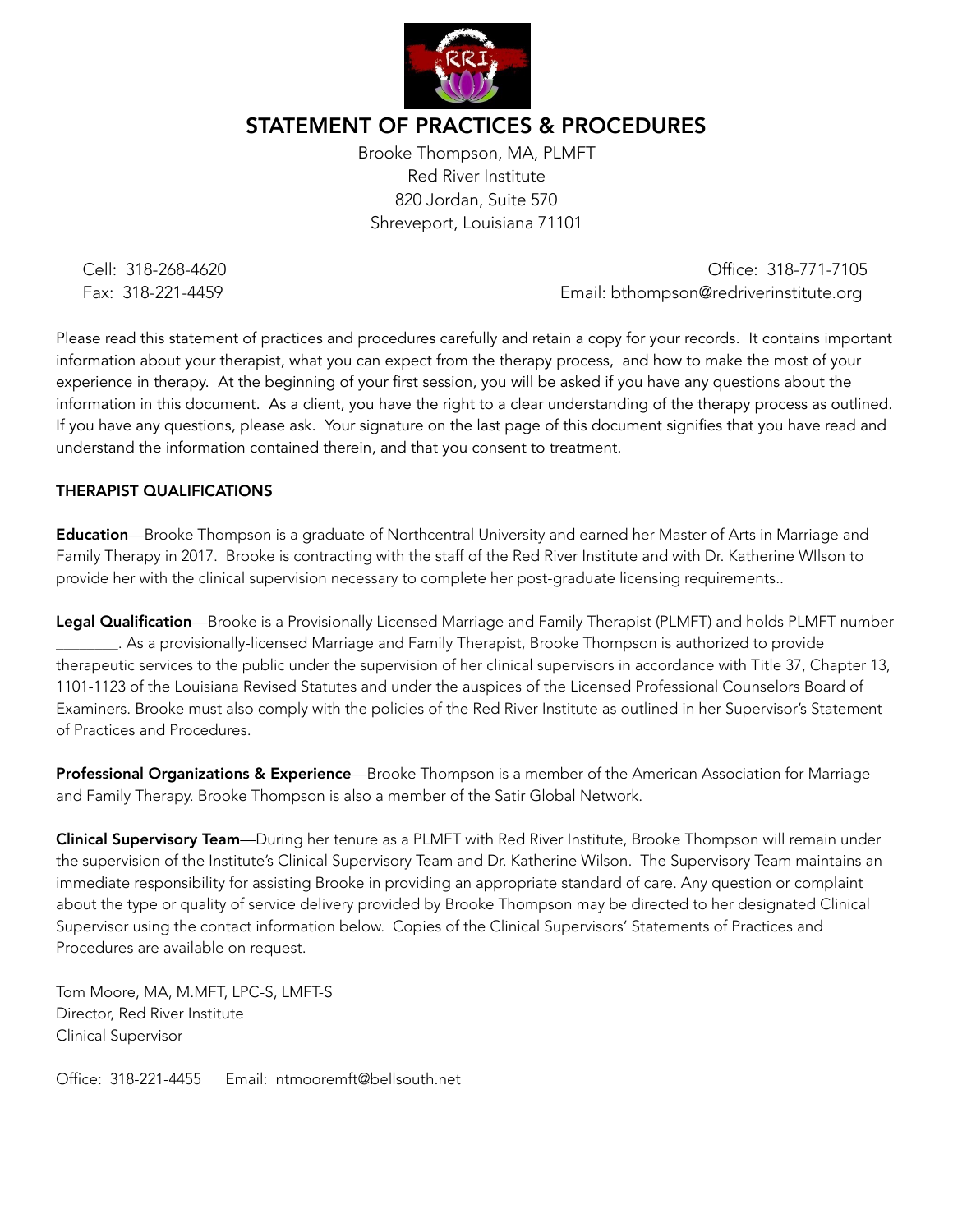

# Brooke Thompson **Red River Institute** Red River Institute PLMFT **120 COVID-100 PLMFT** 820 Jordan Street Ste. 570 (318) 268-4620 Shreveport, LA

Additionally, Brooke Thompson will be under the supervision of Dr. Katherine Wilson. Copies of Dr. Wilson's Supervisory Statement of Practices and Procedures will be available upon request. Her office is located in Monroe, LA.

Dr. Katherine Wilson, Ph D., LMFT-S, LPC-S, AAMFT Approved Supervisor, R.N. Clinical Supervisor 2600 Tower Dr. Suite 406 Monroe, LA

Office: 318-361-9299 Email: [kwilson@thewomansclinic.net](mailto:kwilson@thewomansclinic.net)

# AREAS OF EXPERTISE & THERAPEUTIC APPROACH

Brooke Thompson is specializing in the practice of marriage and family therapy in order to work effectively with problems of childhood, parenthood, marital difficulties, and adult difficulties that may be related directly or indirectly to disturbances in family relationships.

Whether working with an individual, couple, or family, Brooke Thompson works from an ecosystemic perspective, which means that she accepts a client's immediate relationships and larger social context as being important factors in solving life's problems. Additionally, she works from an experiential, humanistic approach in which she utilizes communication coaching, exploration of coping, and a safe, nurturing context to facilitate healing and increased well-being of the whole person and the restoration of supportive social networks.

A well-defined plan for achieving identified goals or solving identified problems is developed in collaboration with the client. The emphasis in therapy is placed on assisting the client in finding workable solutions and accessing the resources necessary to enact those solutions in a time-limited framework.

### TYPES OF CLIENTS SERVED

Brooke Thompson works with elderly adults, adults, teenagers, and children of all ages. When working with teenagers and children, Brooke Thompson strongly prefers to work with the whole family. Unwillingness or inability of family members to participate in therapy may result in referral.

### ETHICAL CODE OF CONDUCT/LEGAL REQUIREMENTS

Brooke Thompson is required to meet the minimum standards for service delivery for Provisionally Licensed Marriage and Family Therapists provided by the Code of Ethics for Licensed Marriage and Family Therapists in state law. A copy of this code will be provided you upon request, or you may view the Code at www.lpcboard.org. For more information or to file a complaint, you may contact Brooke's Supervisory Team or contact the Licensed Professional Counselor's Board of Examiners, 8631 Summa Avenue, Suite A, Baton Rouge, Louisiana, 70809, telephone number 504-765-2515.

Confidentiality—Brooke Thompson is required to audio— or videotape all client sessions or have her session observed by her clinical supervisor. In addition, she is required to review and staff all cases with her supervisor on a regular basis. Outside this supervisory relationship, Brooke Thompson is prohibited by law from releasing any information regarding your therapy to any third party without a signed release that reflects your informed consent. Electronically submitted or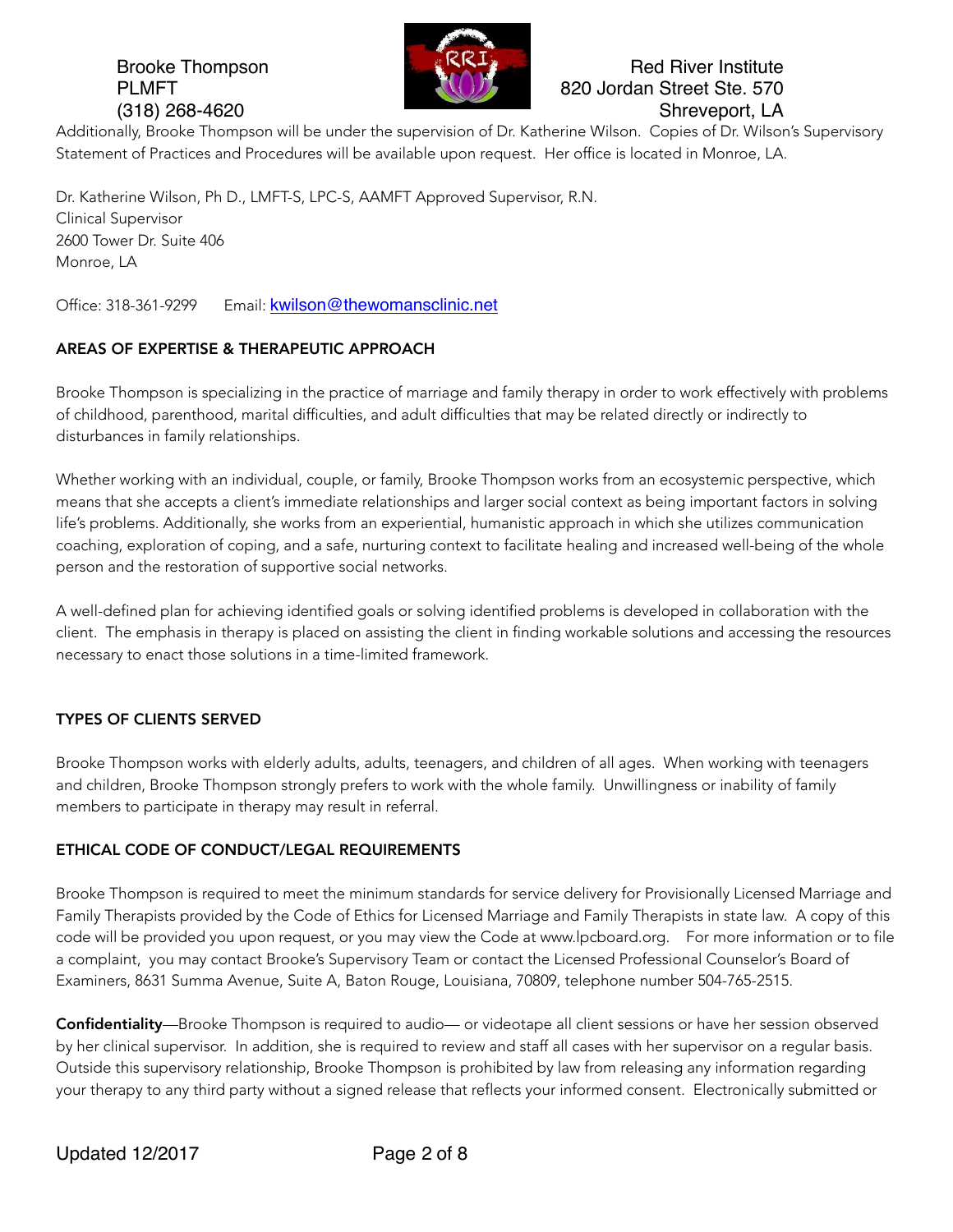

# Brooke Thompson **Red River Institute** Red River Institute PLMFT **120 COVID-100 PLMFT** 820 Jordan Street Ste. 570 (318) 268-4620 Shreveport, LA

reproduced releases without an original signature (fax, e-mail attachment, photocopy) or verbal permission from the client to release information may be accepted, but only in the case of an emergency.

General Exceptions to Confidentiality—There are certain conditions and circumstances that require confidentiality to be broken by the therapist. Specifically, it must be reported to appropriate authorities when the therapists has reasonable suspicion of child abuse, elder abuse, or the abuse of a mentally handicapped person; or when the therapist is convinced that the client is indicating serious, imminent physical harm to himself/herself (suicide) or to some other specific person (homicide). In the latter case, the therapist has a duty to warn the individual who is being threatened and to contact the appropriate authorities.

There are other circumstances that may limit the rule of confidentiality. Certain types of litigation, such as child custody, may result in a court ordered release of information without your consent.

Clinical Situations that Affect Confidentiality—Special clinical situations may exist that require informed consent of the client in order for information to be released. For example, in couple, family, or group therapy, information cannot be released to a party outside the treatment context about any certain individual without the written consent of all parties being treated. Information shared by individuals in a private session where other family members are not present must be held in confidence (except for the mandated exceptions already noted) unless that individual signs a release of information. Note, however, that maintaining confidentiality for individual sessions during couples or family therapy could impede or even prevent a positive outcome to therapy and could result in referral.

While Brooke Thompson is bound by confidentiality in a marital, family, or group settings as described above, she cannot be responsible for information shared by family or group members with others outside the treatment context.

Electronic Transmission of Data—Brooke Thompson cannot control and is not responsible for the unauthorized interception of data by a third party when it is being transmitted electronically by cell phone, wireless phone, e-mail, fax, or other electronic device. Transmission of confidential material by electronic means is subject to client authorization and is at the client's risk.

Client Records— The client's file is the property of the Red River Institute and is managed by the therapist and his or her Clinical Supervisor. Transfer or reproduction of data from the client's file is subject to Louisiana law and the policies and protocols of the Red River Institute. Requests for records may be made to the therapist or his or her supervisory team as designated in this Statement of Practice. To make a request for records, the client or professional making the request must have the correct name on the file and dates of service. Clinical records will be maintained for six (6) years, after which they may be destroyed.

# THE CLIENT—THERAPIST RELATIONSHIP

Therapist Responsibility—It is Brooke Thompson's responsibility to provide quality services that fall in delivery and scope within the legal and ethical guidelines referred to above, to provide clear and complete information about her clinical practices and procedures so that the client can provide informed consent to treatment, and, as is within her reasonable ability, to provide a safe, trusting context for the therapy process.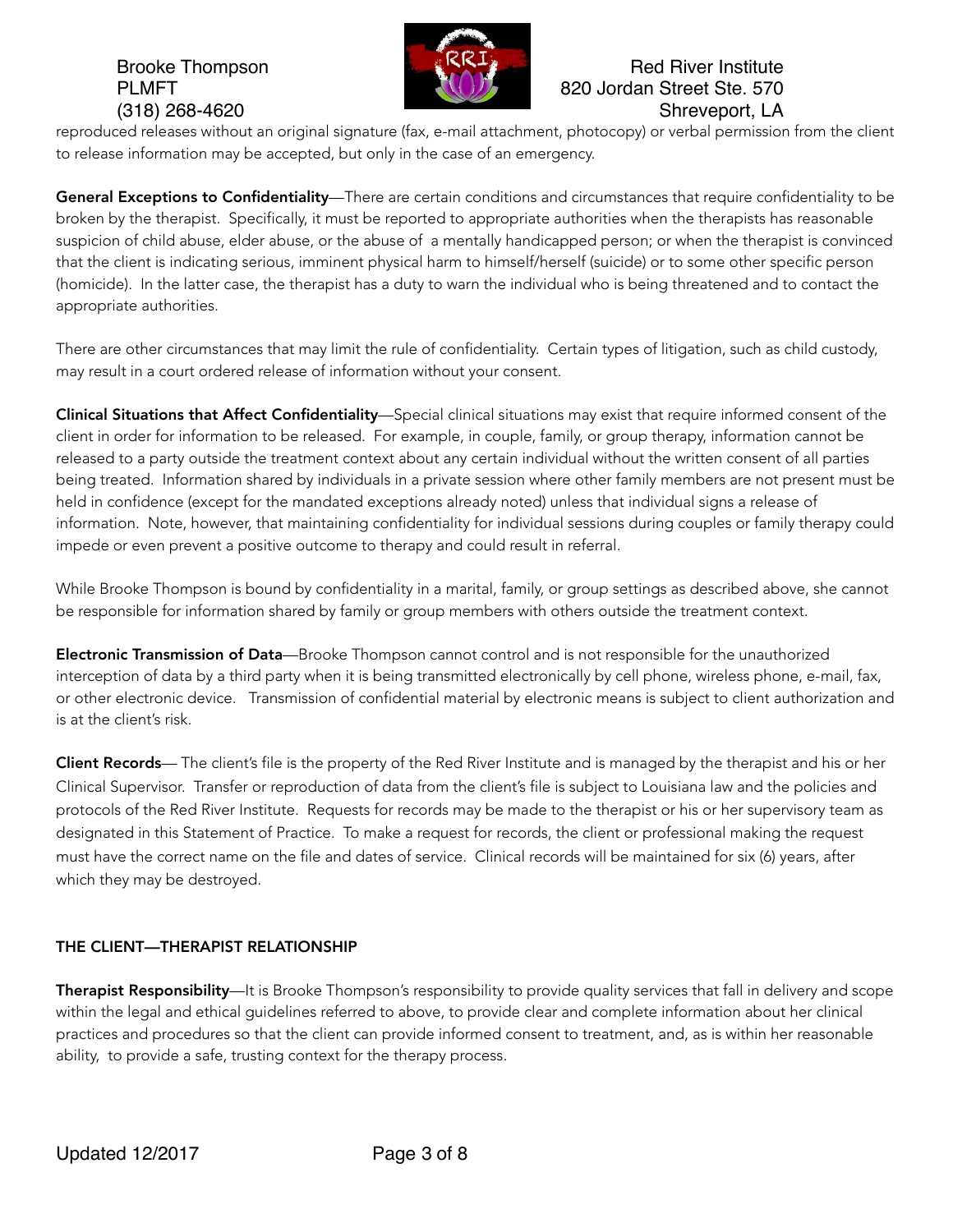

# Brooke Thompson **Red River Institute** Red River Institute PLMFT **820 Jordan Street Ste. 570** (318) 268-4620 Shreveport, LA

Client Responsibility—The client is responsible for acquainting himself/herself with basic information regarding office practices and procedures as explained in this document. In addition, client responsibilities include:

- 1. Filling out the intake form provided completely and accurately, including current medications.
- 2. Keeping agreed-upon appointment times consistently and promptly.
- 3. Informing Brooke Thompson of any change in status, such as address or telephone number.

4. Informing Brooke Thompson of a clinical relationship with any other mental health professional while therapy with her is on-going so that provisions can be made to avoid any ethical or therapeutic conflict.

Ethics dictate that clients make their own decisions about such things as deciding to marry, separate, divorce, reconcile, or setting up child custody. Brooke Thompson will help the client think through possible options and potential consequences, but ethics disallow the therapist from offering advice to the client in making specific decisions.

It is strongly suggested that clients undergo a routine physical as a prelude to therapy if there has been no physical exam in the past year. Many emotional or psychological difficulties can be the result of some physical problem.

### WHAT TO EXPECT

Therapy sessions are typically fifty (50) minutes to one hour in length. The first session is usually spent in gathering information about the history and on-going character of the problem(s) that the client wishes to work on in therapy.

Sessions thereafter are usually scheduled one time a week, and are devoted to establishing mutually agreed upon goals for therapy and developing strategies to meet those goals. The length of the therapy process depends on the nature and severity of the presenting problem. However, most problems are successfully resolved in eight (8) to ten (10) sessions.

At the end of sessions, "homework" may be assigned to the client. This homework is important to the therapy process; therefore, clients are strongly encouraged to complete these assignments to maximize the effectiveness and the efficiency of their counseling experience.

Audio & Video Taping of Sessions—In order to provide the necessary learning experience for Brooke and to appropriately monitor her clinical work, Brooke Thompson is required to audio-- or videotape all client sessions. Session recordings are used for training purposes only and are viewed only by Brooke Thompson, her supervision group, or her Clinical Supervisor. Once services are terminated, all electronic recordings will be completely and permanently destroyed.

Transfer of Therapist/Referral-- Brooke Thompson and her Supervisor work to provide a continuity of care for all clients at the Red River Institute's training program. However, should circumstances require that you transfer from one clinician at the Red River Institute's training program to another clinician during the course of your therapy, Brooke Thompson will meet with you and your new therapist to make sure that the transition is smooth. Your records will automatically be transferred to your new therapist to ensure your continuity of care.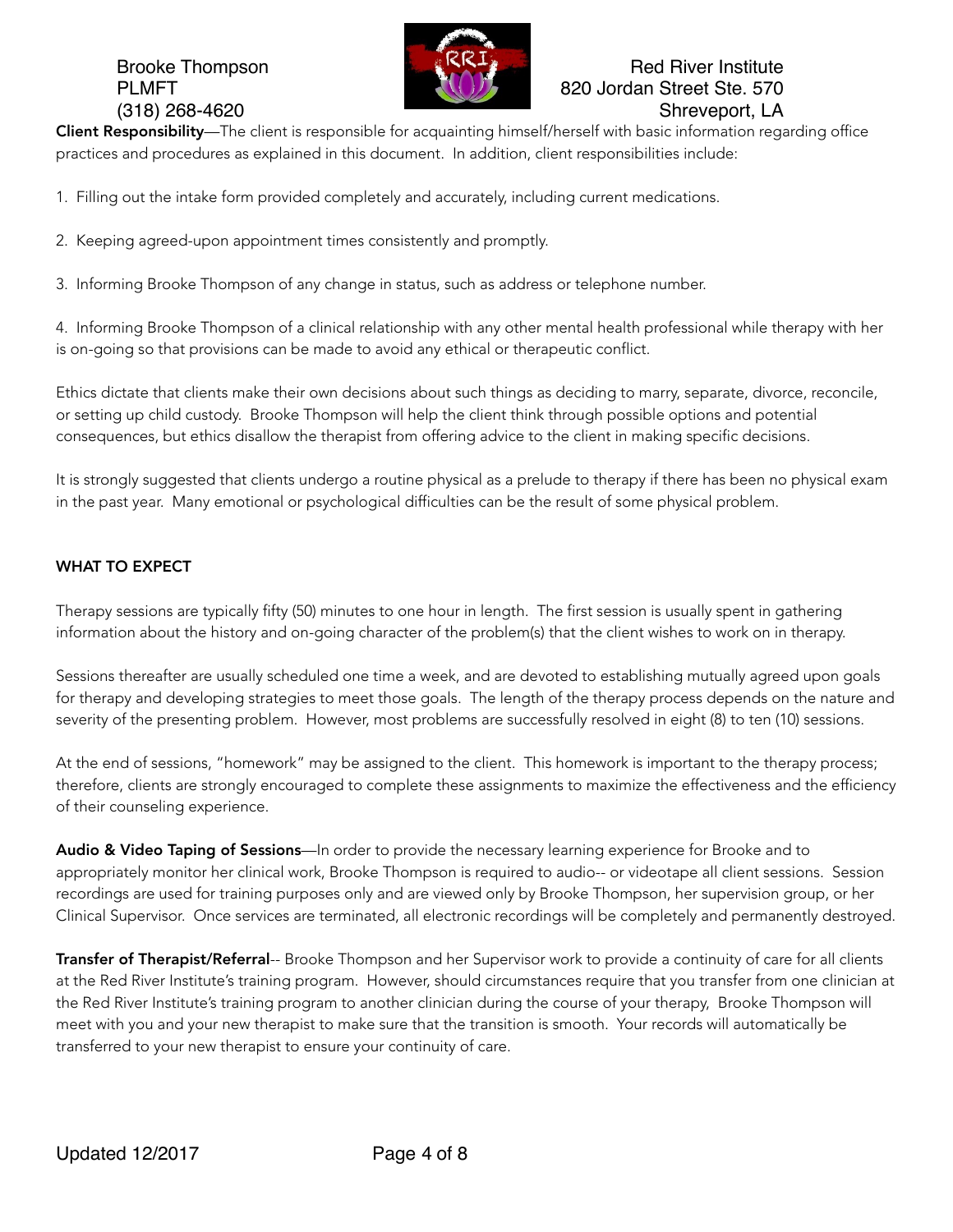

# Brooke Thompson **Red River Institute** Red River Institute PLMFT **120 COVID-100 PLMFT** 820 Jordan Street Ste. 570 (318) 268-4620 Shreveport, LA

Should you request referral to another therapist outside the Red River Institute's training program, or should Brooke Thompson or either of her Supervisors determine that referral is in your best interest, she and her Clinical Supervisor will advise you accordingly, recommend possible referral options, and facilitate transfer of services. Your records will be forwarded to your new therapist upon your written consent.

**Terminating Therapy--**When therapy is concluded, Brooke Thompson will ask you to fill out an exit survey reflecting the quality of services you have received. Her Supervisor will use this information as part of her training. Your file will then be closed and stored securely at the Red River Institute for six (6) years for adults (over age 18) and for (7) years after the age of majority for minor clients. Upon completion of Brooke Thompson's training at the Institute, the archiving of your file will be managed by Brooke Thompson's Clinical Supervisor. Inquiries about your file may be addressed to the Office Manager, Red River Institute, 820 Jordan, Suite 570, Shreveport, LA 71101. Should circumstances result in the preemptive termination of therapy, your file will be closed automatically within thirty (30) days of last contact. When Brooke completes her supervision process all electronic recordings will be completely and permanently destroyed.

# ROUTINE BUSINESS PROCEDURES/PRACTICES

Office Hours—Brooke Thompson schedules client sessions Monday, Tuesday, Wednesday, Friday, and on Saturday by special circumstance. Times are available from 8:00 am to 6:30 pm on Monday, Tuesday, Wednesday, and Friday, and 9:00 am to 4:00 pm Saturday.

If you should need immediate face-to-face or phone assistance, a secretary is on duty from 9:15 am until 5:00 pm Monday through Thursday, and 9:15 am until 12:00 pm on Friday. If you call our office number and the secretary is not on duty or away from her desk, or if all lines are busy, an answering machine will automatically take calls.

The office may be closed for certain holidays or special events.

**Making/Breaking Appointments**—Sessions are by appointment only and session availability is limited. Typically, appointments are made with the therapist after each session. However, appointments can be made, changed, or cancelled by phone or in person with the therapist or secretary during her office hours as stated above. It is preferred that you contact Brooke first if changes need to be made to your scheduled appointment or to schedule an appointment (318-268-4620). If the client is assessed a fee for therapy, please note that an appointment cancelled or changed with less than 24 hours notice may result in a full charge for that session. For clients who are accepted to our pro-bono program, a \$25 administrative fee may be assessed for an appointment cancelled or changed with less than 24 hours notice. Also note that excessive "no-shows", cancellations, or reschedules on the part of the client could result in referral.

Fees—The fee for a fifty (50) minute therapy session is \$75. Sessions of greater length are subject to additional charge. Full payment for services rendered is expected after each session. Provisional licensees are prohibited from collecting a direct fee for service. Therefore, as indicated on the super bill receipt, all fees are paid directly to to Brooke's Approved Supervisor, Tom Moore, MA, M.MFT, LPC-S, LMFT-S. Brooke Thompson will work with clients who cannot pay full fee. If you are unable to pay full fee, please request an adjusted fee and she will work with you to set a fee that is affordable for you.

Fees for Court Appearances, Depositions, & Documentation—If compelled to appear in court, time used to prepare for, travel to, and appear in court will be charged at the rate of \$200 an hour. Additional fees will be charged for duplication and/or submission of documentation, such as case notes or existing reports, at the rate of \$10.00 per page.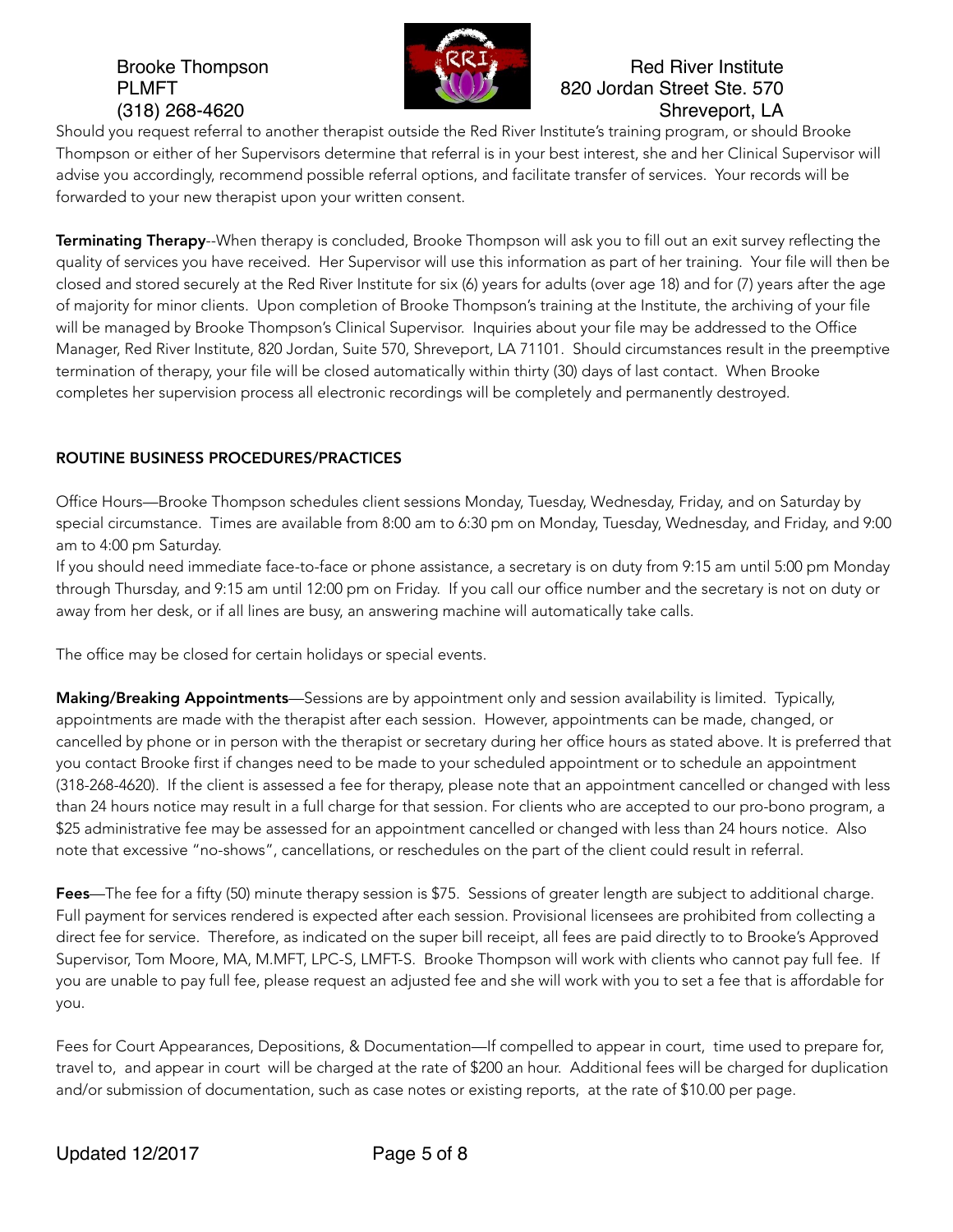

# Brooke Thompson **Red River Institute** Red River Institute PLMFT **820 Jordan Street Ste. 570** (318) 268-4620 Shreveport, LA

Brooke Thompson charges an initial \$1000 retainer for court appearances payable at the time a subpoena is received. When the retainer has been used up, the client will be billed another \$1000 to retain Brooke Thompson's services, if necessary. Portions of the retainer are refundable at Brooke Thompson's discretion. Brooke Thompson bills \$700 dollars for a deposition, payable at the time the subpoena is received.

A simple report to be submitted to the Court that is not part of a deposition or court appearance is billed at a flat fee of \$300 per submission, payable at the time of request or subpoena.

Routine Reports & Documentation—Routine reports for purposes other than court can be provided at the client's request upon receipt of a signed waiver. A flat fee of \$150 dollars is charged for routine reports. Routine documentation may also be provided upon the client's request and upon receipt of a signed waiver. If such documentation is ten (10) pages or less, there is no fee. For eleven (11) or more pages, the fee is \$10 a page.

As the result of special arrangement, a fee may be charged for telephone contact at the rate of \$1.50 a minute.

Routine Telephone Contact—Brooke Thompson prioritizes her face-to-face consultation with her clients and does not take phone calls while she is in session. Her time to return phone calls is limited. She will return calls in the order in which they are received and as time allows.

There is typically no charge for routine telephone contact. However, Brooke Thompson reserves the right to bill for telephone calls of over ten minutes or that become more frequent than one time a week at the rate of \$1.50 a minute.

# POTENTIAL RISKS

As a client works to make changes through participation in marital or family therapy, relationships with other individuals in the client's social system who may not benefit from those changes may resist change. Further, changes in relationship patterns that may result from family therapy may produce unpredicted and/or adverse responses from other people in the client's social system.

Research suggests that working on martial issues in therapy with only one spouse can have a detrimental effect on the quality of the marriage and can lead to dissolution of the marriage.

As the result of mental health counseling, a client may realize that he/she has additional issues which may not have surfaced prior to the formation of the counseling relationship.

### IN CASE OF EMERGENCY

When an emergency arises and an immediate emergency response is required, clients are instructed to call the Willis-Knighton Behavioral Medicine Unit located at 1111 Line Avenue in Shreveport, telephone number (318) 716-4600. Emergency services are available twenty-four hours a day, seven days a week.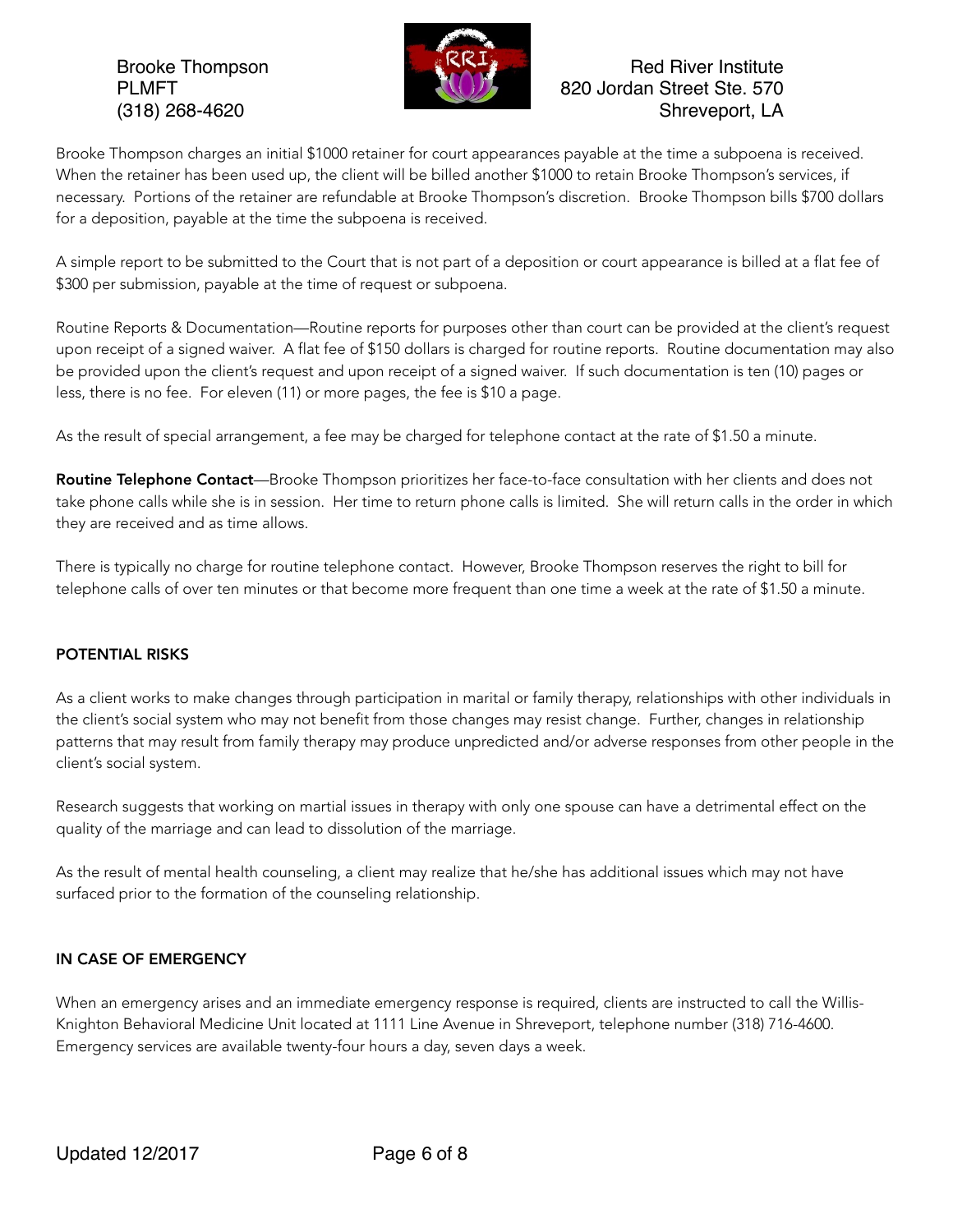#### Brooke Thompson **Red River Institute** Red River Institute PLMFT **820 Jordan Street Ste. 570** (318) 268-4620 Shreveport, LA CLIENT'S STATEMENT OF UNDERSTANDING/CONSENT TO TREAT

My signature below signifies that I have read and understand the information contained in this document and agree to treatment under these terms. If I am the parent or guardian of an individual that I am bringing to treatment that is not capable of providing informed consent because of age or handicap, I agree to print their names below. My signature indicates that I am responsible for their welfare, have considered their best interest, and agree to treatment under these terms on their behalf.

I understand that I accept responsibility for informing anyone I invite into therapy from this point on about the information contained in this document as it may apply to them.

\_\_\_\_By initialing here, I authorize written and/or verbal feedback to my referral source that I have consented to treatment under the terms of this Statement of Practice.

\_\_\_\_By initialing here, I authorize my therapist to leave voicemail messages on my cell or home phone..

\_\_\_\_\_\_\_\_\_\_\_\_\_\_\_\_\_\_\_\_\_\_\_\_\_\_\_\_\_\_\_\_\_\_\_\_ \_\_\_\_\_\_\_\_\_\_\_\_\_\_\_\_\_\_\_\_\_\_\_\_\_\_

\_\_\_\_\_\_\_\_\_\_\_\_\_\_\_\_\_\_\_\_\_\_\_\_\_\_\_\_\_\_\_\_\_\_\_ \_\_\_\_\_\_\_\_\_\_\_\_\_\_\_\_\_\_\_\_\_\_\_\_\_\_\_

\_\_\_\_\_\_\_\_\_\_\_\_\_\_\_\_\_\_\_\_\_\_\_\_\_\_\_\_\_\_\_\_\_\_ \_\_\_\_\_\_\_\_\_\_\_\_\_\_\_\_\_\_\_\_\_\_\_\_\_\_\_\_

\_\_\_\_By initialing here, I authorize the transmission of information over electronic devices such as cell phones, wireless phones, e-mail, and faxes that may be susceptible to unauthorized interception by a third party.

| Responsible Client, Parent, or Guardian | Date |
|-----------------------------------------|------|
|                                         |      |

Responsible Client, Parent, or Guardian and a state Date

Responsible Client, Parent, or Guardian and a controller part of Date

Responsible Client, Parent, or Guardian and a controller part of Date

Non-responsible Participants (please print):

I have reviewed the information in this document with the client, given them opportunity to ask questions about its content, and witnessed their signature.

Brooke Thompson, PLMFT Date and the United States of Date

Updated 12/2017 Page 7 of 8

\_\_\_\_\_\_\_\_\_\_\_\_\_\_\_\_\_\_\_\_\_\_\_\_\_\_\_\_\_\_\_\_ \_\_\_\_\_\_\_\_\_\_\_\_\_\_\_\_\_\_\_\_\_\_\_\_\_\_

\_\_\_\_\_\_\_\_\_\_\_\_\_\_\_\_\_\_\_\_\_\_\_\_\_\_\_\_\_\_\_\_\_\_\_ \_\_\_\_\_\_\_\_\_\_\_\_\_\_\_\_\_\_\_\_\_\_\_\_\_\_\_\_\_